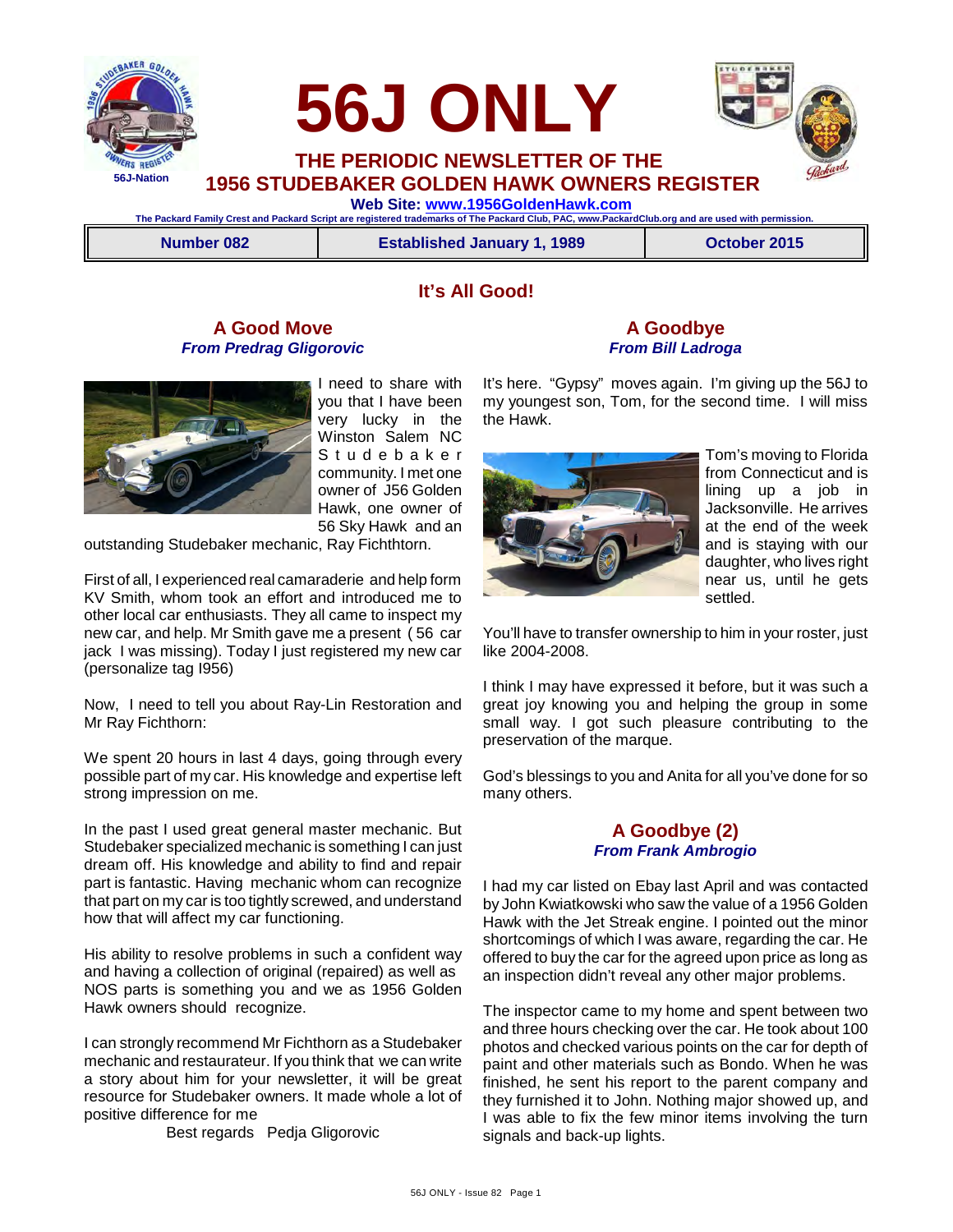John arranged to have the car transported to his mechanic's shop in PA. The truck arrived on Thursday, May 7 and the car was delivered four days later on Monday. We had a little problem getting the title transfer squared away, but eventually, using next day delivery through the post office, we were able to resolve that problem.

The title was delivered with the car, but John had to return it to me because I hadn't had it notarized properly. We were on a tight schedule because I was leaving for Detroit in two days. The title arrived around 2:00 PM. I got it notarized and back in the mail by 3:30. The post office came through for us as John had the title the next day.

The original owner of this car was also from PA, so the car went back home after an absence of 30 years. John is now the fourth owner.

### **A Good Buy** *From John Kwiatkowski*



I just wanted to let you know that my newly adopted 56J arrived safely this morning at my mechanic's shop. It drew considerable attention (and some oohs and ahs) from passers-by and those waiting for their cars to be done. He's going to go over

it to see if it can pass a Pennsylvania state inspection without much fuss. If it can, I will register it as a regular car (although there is NOTHING regular about this one). If it will take considerable effort to make it pass inspection, I'll register it as an antique.

Even though your post office did not go as far with the (delivery) guarantee as mine did, I had the title in my hand at 2:40 PM. I jumped into my Jeep and made my way through the sea of Amish buggies (Wednesday is Market Day around here and they ALL go) and went to get the title officially transferred into my name.

By 3:50 PM I had MY title and MY license plate in my hands. At 4:30 PM I was standing in my mechanic's shop talking to his lovely wife while waiting for him to get back from a test drive he was doing on one of the cars he had been working on.

At 5 PM he returned. It was the 56J that he was driving. He asked if I might like to take it around the block (around here that's a few miles). At 5:11 PM I got my first drive, longer than 20 feet.

What a blast (in a good way)! The handling takes some getting used to, but in terms of OOMPH, let's say that the Studebaker will feel right at home in the two-car garage it will share with my Jaguar XK.

#### **A Good Run** *From Leo Schigiel*

*NOTE From Leo 5-12-2015: Our Studebaker is racing in the Mille Miglia again I have loaned my car to Mr Bil Warner, the chairman of the Amelia. Concourse De Elegance. And the race will start on Thursday* 

Our Studebaker is racing in the Mille Miglia again. I have loaned my car to Mr Bill Warner, founder and Chairman of the The Amelia Island Concours d'Elegance Foundation. The race will start on Thursday.

Yes the "Spirit Of South Bend" is the name Bill Warner gave my Red & White Studebaker GH. It did finish the 2015 Mille Miglia successfully!

And except for some problems we had with the Park Switch, which we had replaced with a NEW NOS one before the car left to Europe, it did not stop giving us problems throughout the Race/Rally.

What was happening was the heat inside the engine compartment affected the switch. which is on the steering column about 10 inches down from the firewall close to the exhaust manifold .In the hot engine compartment, the Bakelite components inside the switch and the contacts with the heat did not work well. The contact is lost when you shut the car off. And it will not turn on unless the 2 wires on the switch are jumped or you wait until it cools down.

And the other problem we had was that we got the car delivered 9 days late and barely arrived, by Gods will, 2 hours before our inspection time was over.



**Bill Warner, Frank Campanella, and Leo**

Bill just wrote a story about his adventures in the Mille Miglia with the Studebaker, which will be published by Sport Car Market soon. I will ask him if I can share with you before it gets published.

Attached is one of the photos which will be

published showing Bill, Frank ,and me celebrating their finishing and arrival after the finish line.

*NOTE: Leo did provide me with a copy of the story by Bill Wanner which appeared in the June issue of Sports Car Market. He did a great job describing the conditions of the rally and some of the experiences he and Frank encountered.*

*I think he summed up the experience well near the end of the story where he wrote, "The drama of the whole event culminated in the car quitting cold about 500 yards from the finish ramp, but Frank got it running and we completed the Mille on the time hack - within seconds. The champagne flowed and we patted each other on the back for a stupendous 309th place finish out of 450 cars. Hey, at least we finished."*

Thanks for letting me adopt her.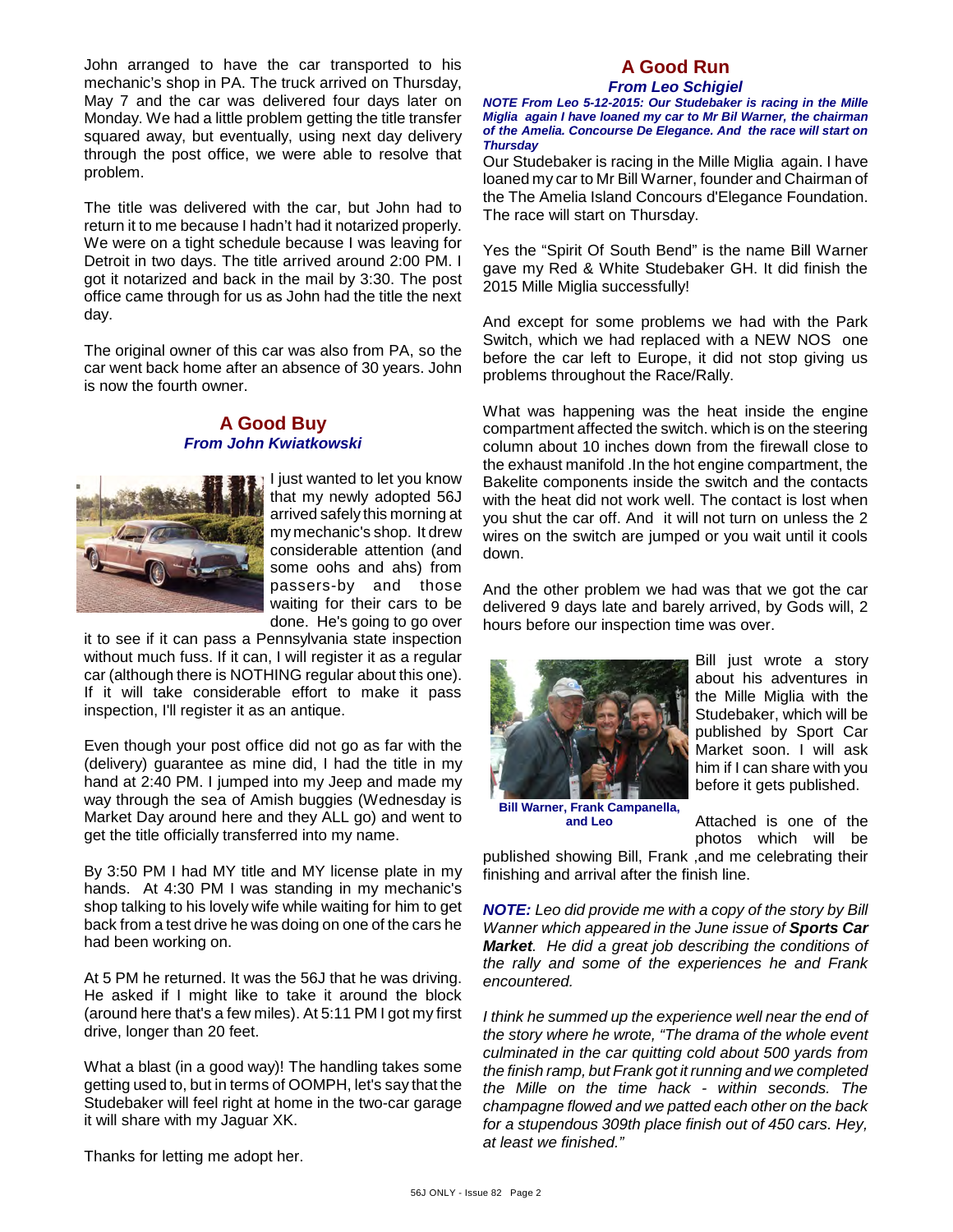### **A (not so) Good Idea** *Studebaker Files, On A Flash Drive*

Many decades ago, I stumbled upon the word, *Vicissitudes*, which I think best describes the technological world in which we live. One description of the word is, *"regular change or succession of one state or thing to another".* This description seems to apply nicely to the many ways data has been stored electronically through the years.

When I started my working career in the world known at that time as data processing, the recording medium was predominantly punched cards. As computers came on the scene, data was stored on magnetic tape, similar to a reel to reel tape recorder. Some earlier tapes were 3/4" wide by 2400 feet long. We had some master files that took upwards of 30 reels of tape to contain them. The technology world of electronics has continually found ways to pack more data into smaller spaces.

The CD and DVD appear to be going the way of the cassette tape, 8 track, and VHS tape. Most newer computers don't even



provide a disk drive anymore. Today, the most popular recording medium seems to be the multi-named USB jump drive, flash drive, data stick, pen drive, memory unit, key chain drive and thumb drive. All of these are a name for a portable drive, often the size of your thumb, that connects to the computer USB port.

USB ports aren't just used on computers anymore. Most newer televisions have them as well as most newer cars. I have a library of music stored on a flash drive which I can play through my "Smart" TV. I can also plug it into the USB port in my Chevy Malibu. Now, instead of finding nothing of interest on the various stations, I can listen to the music that I prefer.

I've been offering an array of manuals and the Restorers Guide video on CDs and DVDs for quite a few years and wondered if I could make the transition to a flash drive. I had no problem with the manuals. I simply copied everything from a CD to a flash drive and it worked on my computer just fine. The only difference was that I had to manually select the file containing the menu, where it normally loaded automatically from the CD.

Getting the Restorers Guide video to work on my computer was a little more involved. I could copy all the files, but I couldn't get the video to play correctly. I began searching the Internet to see if there was any information available to complete this task and I got lucky very early in my search.

A YouTube video posted by a user with the name, *New Cyberian*, showed me exactly what to do. It was almost too easy, but it worked. He offered instructions for both PCs and Macs. I don't have a Mac, so I wasn't able to

check that process out. But, I can now load all the files on a flash drive and view everything through my PC.

So now I have an 8 GB flash drive, roughly 2"x3/4"x3/8" that contains the entire library of manuals, newsletters, production orders, and guides that are currently on several DVDs and CDs.

**Unfortunately**, about a month after completing this project, my anti virus software reported a "Trojan Horse" virus in the file that allowed the Restorers Guide to play. The file named *"Play DVD On PC.exe"* was the culprit and without it, the Restorers Guide would not work.

The company, *New Cyberian*, which provided the software seems to be a reputable organization and I feel that they did not intentionally attach some malicious code to their software package. However, I did not want to chance infecting the computer of anyone who purchased the flash drive. I've written to New Cyberian to see if there was a viable explanation and/or alternative so I could offer this item in the future. So far, I have not receive a response.

### **And, A Good Idea(?)** *Portable A/C For Your Studebaker*

I spotted an item at *Sam's Club* in June that caught my interest. It was a picnic type ice chest with a hose on the top that was about 2 inches in diameter.

The idea is that you can take the cool air with you. Simply fill the *IcyBreeze* cooler



with ice and a little water. Turn it on, and point the breeze in the direction of your choice. PLUS, the *IcyBreeze* doubles as a powerfully-efficient cooler, keeping food and drinks cold for hours.

<http://www.icybreeze.com/portable-air-conditioner/>

Here is the description directly from their web page: *"The world's first portable air conditioner + cooler combo is the perfect way to beat the heat. The IcyBreeze blows a constant breeze of cold air up to 25 miles per hour at a temperature up to 35 degrees below the outside temperature. The unit is powered by a self contained rechargeable battery system, so your IcyBreeze is 100% mobile, no more sweating the heat with IcyBreeze."*

*"The IcyBreeze is perfect for almost any setting where you need to stay cool, fill it with a little water, ice and your favorite beverages and let the cold air flow. The self contained rechargeable battery will keep you cool for up to 7 hours on a charge, perfect for outdoor sports, at the lake, camping and many more. No need to dread the heat, beat the heat with IcyBreeze."*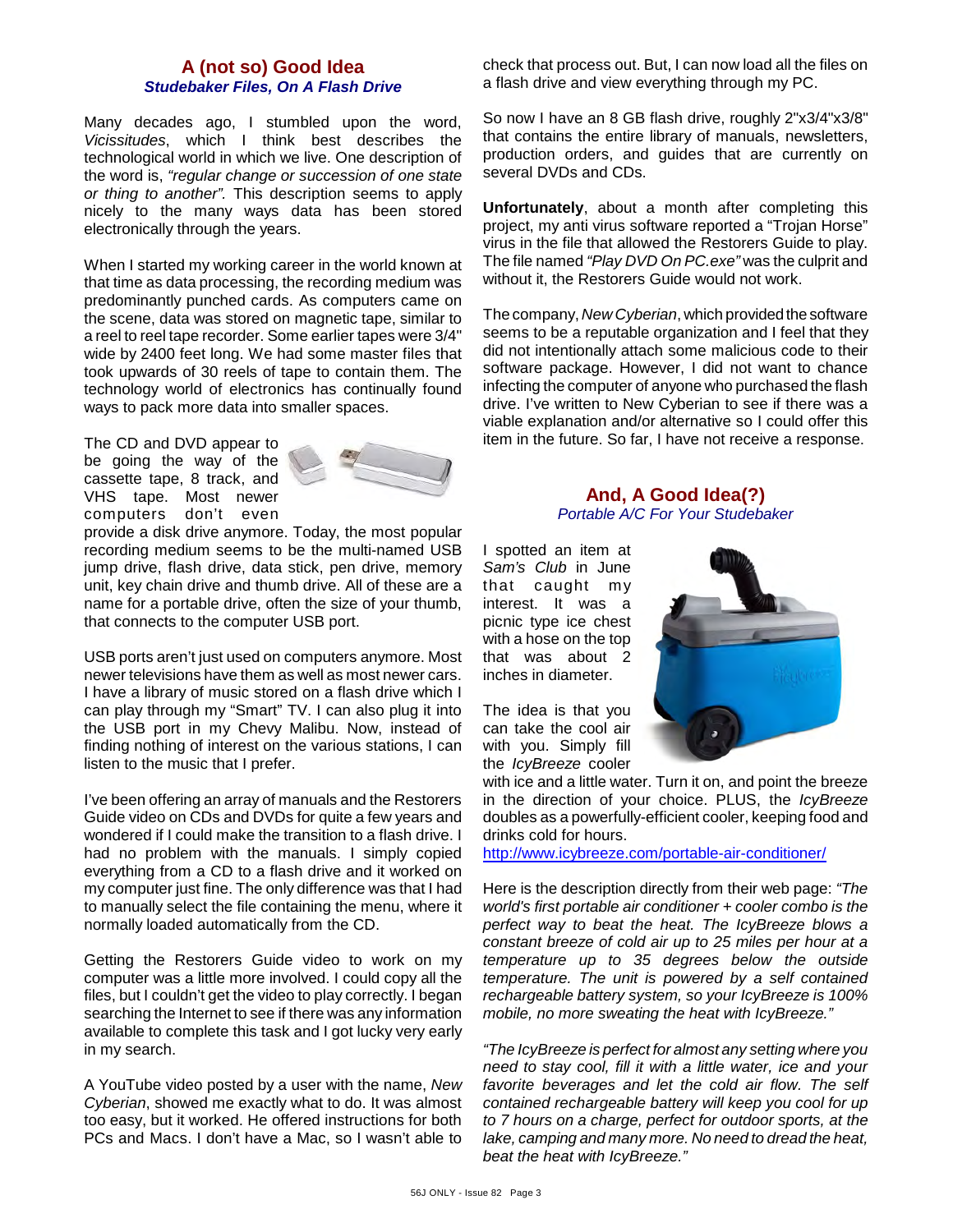I thought I could somehow load this in the back seat of the 56J, and ride along in the hot Florida weather with a small degree of relief. I wrote to the company to find out if they had thought about old cars as a target for their product. I received a response from someone named Jason. His message follows:

*"The IcyBreeze in the back of the Golden Hawk is a great application for the IcyBreeze. We have a number of muscle car guys that use the IcyBreeze for this very application. In full disclosure the IcyBreeze is not going to cool down the cab like an standard car AC would, however if the IcyBreeze is blowing on you or your passenger you will be nice and comfortable. Freezing water bottles or milk jugs is also a nice alternative to using a bunch of bag ice."*

The price is in the \$300.00 to \$425.00 range depending on the extras desired. Those include, 110V Charger, Car 12V Power Supply, 110V Power Supply, and. 4ft Extension Corded Remote. That's a pretty expensive cooler, but a cheap A/C. Of course, how much of an effect it would have on the temperature would be of major concern. *Note: Winter weather may reduce price.*

## **Here We Grow Again**

*If you move, please remember me when you send your change of address information.*

| 635 Tom Curtis<br>Elkhart IN           | SN 6032195<br>Prev Owner Frank Ambrogio      |
|----------------------------------------|----------------------------------------------|
| 636 Rob Heen<br>Chandler AZ            | SN 6800507<br><b>Prev Owner Roy Hastings</b> |
| 637 David W Griffith<br>Heathsville VA | SN 6033175<br>Prev Owner John Kaufman        |
| 638 Damian Macaluso<br>Clearwater FL   | SN 6800577<br>Prev Owner Clyde Stanton       |

\* = New SN (Not previously registered or reported) *NOTICE: In lieu of dues, and to help keep my records correct, registration forms are mailed to owners who haven't been heard from for several years. If you receive one, complete and mail it at once or you will be dropped from the mailing list.*

#### **How Many Are Left?** *1956 Golden Hawks Registered/Reported/Scrapped*

| 238 | <b>Registered Owners</b>                   |
|-----|--------------------------------------------|
| 298 | <b>Cars Registered By Owners</b>           |
| 324 | *Cars Reported But Not Registered by Owner |
|     |                                            |
| 622 | <b>Total Cars Registered plus Reported</b> |
|     | 41 Additional Cars Reported as Scrapped    |

## **Mail Bonding**

**If you need help or can offer advice, share it with other owners. (Edited as required.)**



## **Tom Snyder May13, 2015**

Frank, your comments *(getting dizzy working under the car)* in the newsletter sure hit home! In January 2009, I had brain surgery and one of the problems is putting my head lower than my feet (as under a Stude dash). Lying sideways with feet out the door has solved that and also not fitting under the steering wheel because of some other older age problem called weight.

## **John Kwiatkowski June 27, 2015**

**News Update:** After I got the 56J back from my mechanic and I got to drive it more than a few feet, I fell in love with it. When people see the car, I get looks, double takes, and favorable commentary similar to what I get when I take my other cars out. I think my favorite response to the car was when I took it to the gas station and someone said "It's beautiful, but what IS it?"

My only disappointment was when your former car decided it missed you and tried to kill me. I was driving at about 55 on a nice state road, and as I entered a gentle curve to the left, the car decided that it absolutely had to turn right for no apparent reason. I still have reflexes like a cat, so disaster was avoided. Everything seemed fine after that episode, until a couple of days later when next I took the car out for a drive, when I heard a noise that sounded like a broken tailpipe dragging on the ground. I instantly remembered the stainless steel exhaust (which will survive long after me), and pulled over to see what was going on. As neighborhood cows stared at me as I got down on the ground, I could see nothing amiss. I drove forward a bit and heard the sound again, accompanied by squealing (and there were no neighborhood pigs nearby).

I turned the car around and returned home S L O W L Y in first gear. When I got back into my garage, I popped the right front wheel cover off, expecting to see a lug nut fall out, but was greeted by the grease cap instead. The next time I allowed the car out of the garage, it was to take it to my mechanic's shop. As the squealing got worse, I had visions of the wheel sawing its way free and rolling into the cow pasture. Eventually (low speed and all in first gear) I and the car with all four wheels still attached made it to the shop.

As it turns out, the failed wheel bearing made a mess out of the drum it rode in (and tortured mercilessly). My mechanic said he'd rather not mess around, so let's do both of the front wheels. I agreed with him, but when we started the search for new drums, he thought the cost was obscene (\$200 each). So, instead of spending \$400 on parts for just the drums, we are going to convert the front to disk brakes and wind up with a system that is more in line with the monster that lurks under the hood.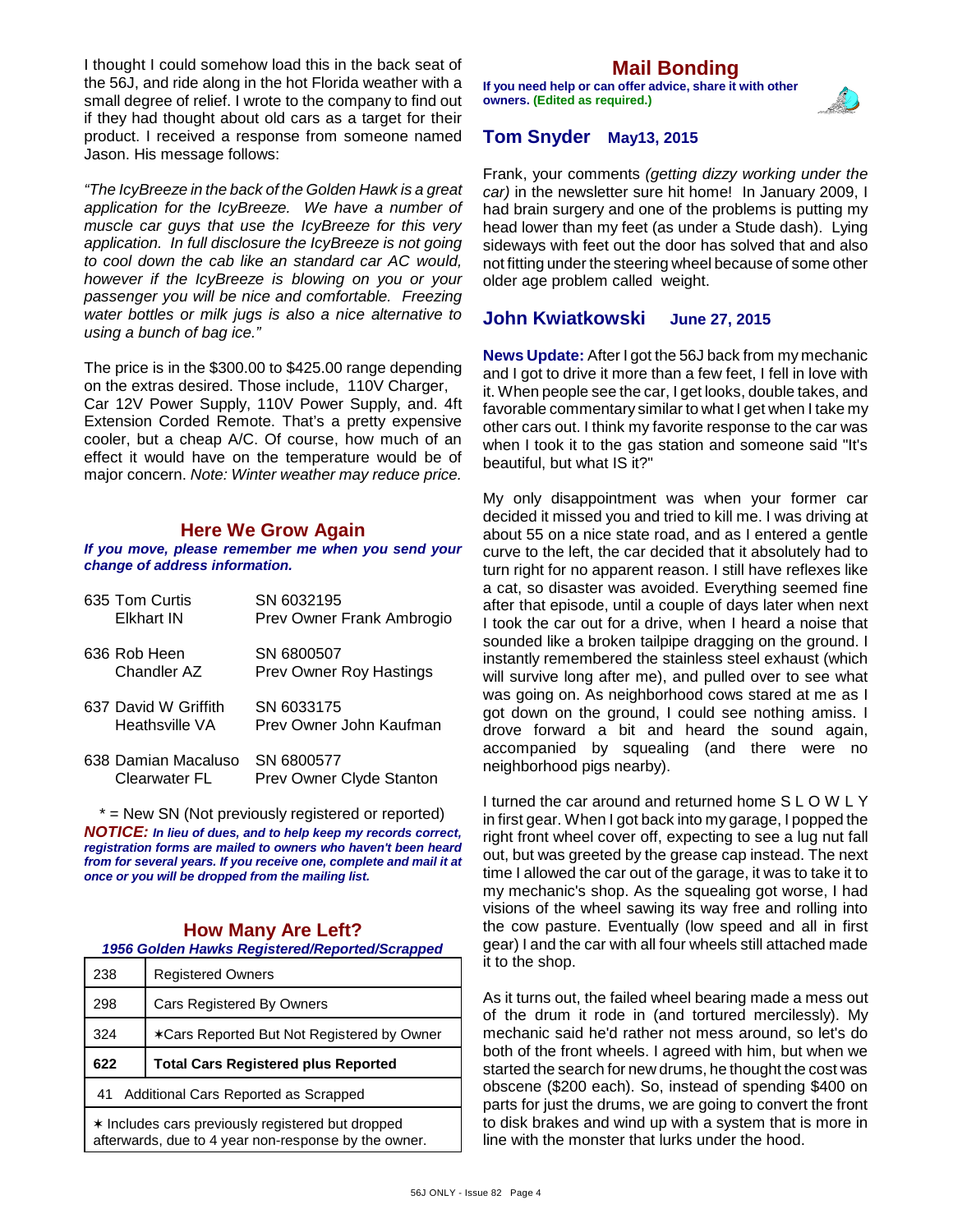## **Larry Bost** July 31, 2015

Frank, I just read your story about the 'Twins' in the August TW. Thank you for sharing your misadventure. You are making a lot of us feel better about our errors of judgement, or execution. Larry Herweg and I have had too many of these forehead thumping situations working on my 56J. To preserve a little of our images, I won't recount any of them. But, it is a reminder to keep checking and rechecking... Glad you are no longer having to climb under the dash! Thank you for all you do for the old car hobby, but especially for all of us with 56Js. - Larry Bost - the other Larry!

## **Geoff Gogle** August 26, 2015

Greetings from British Columbia-Canada. I really enjoyed your story in *Turning Wheels* about your tachometer swap on your 2 Ghawks. Our TW editor Ann Turner has started to include my African story in TW. People in North America really do not know how well Studebakers were revered in southern /central Africa and in fact most other export countries, from the ultra reliable lowly Champion to the super fast Hawks.

Bruce Chapman with co-driver Joacim Mass [ex formula 1 driver] have campaigned their 1955[??] Golden Hawk at Goodwood Speedweek with crowd pleasing success [if not an outright win] *(Note: Bruce raced the 56J which Jan Dyck ran in the 2012 Mille Miglia-FJA)*. I have a friend in the UK who is going to make a concerted attempt to talk to Bruce Chapman about how we can help with handling and brake upgrades to his GH. Any Studey owner who competes in motor racing does more for keeping the Studebaker name going than a hundred trailer queens at a car show.

I see Mr. Warner of Amelia Island Concours entered his beautiful 56J in the 2015 Mille Miglia *(Note: Leo Schigiel loaned his 56J to Bill Warner for the race-FJA)*. That coupled to the unbelievable 20 outright wins in La Carrera Panamerica since 1988, resulting in the building of 20 "Viente Victorios'' (20 Winns) by GWA in San Antonio TX. Not forgetting the Holman Moody Lark team at Lime Rock [59-60] that gave Briggs Cunningham's Jaguars a run for their money. Will give you an update after Speedweek at Goodwood. Keep up the good work. *Note: For more information relating to the "Viente Victorios" Studebaker tribute car, visit the GWA web sute at: [http://www.gwa-tuning.com/p\\_current\\_projects.html#](http://www.gwa-tuning.com/p_current_projects.html#) "Winns" is the spelling used on the web site.*

#### **GWA Studebaker Carrera Tribute "Veinte Victorias" (20 Winns) Photos and story reprinted with permission**

The 1954 Studebaker has been the only car in the history of the Carrera Panamericana to win 20 times the race. GWA designs a tribute car named "Veinte Victorias" (20 Winns) for all the times the Studebaker Commander has taken the first place in the grueling 7 day race from border to border in Mexico.

The Stude has w o n o v e r Porsche, Aston, J a g u a r s , Mercedes and many other E u r o p e a n competitors, it has even been in overall first place for 9



consecutive years (1993/2001). Making it the unbeatable one.

The idea from GWA is to make 19 examples of their design in yellow livery to be auctioned, and only 1 black version to be kept as the pace car of the event for the years to come. And would be serial # 1/20



The car uses a 6.2L LS9 **Supercharged** V8 motor from a corvette with 620 HP and a 6 s p e e d m a n u a l g e a r b o x , Brembo HPK brakes, special suspension

and a reinforced tubular chassis. Wheels have also been designed by GWA in 19x8 ½ front and 19x11 rear with Bridgestone tires, exhaust system will be manufactured by Fabspeed. The Veinte Victorias is meant to be a a real fun car to drive, as well as a collector's item for those who had competed, or been following the Carrera for all these years.

The pricing has not been determined yet. More news will be coming up as the development begins.

# **Administrative "Assistance"**

**NOTE: Special notes and recurring items.**

°**EMAIL CLUTTER**: **I easily get 100s of messages a day, most of which are useless and interfere with the more important items. Please do not send forwarded mail to me. I just can't read it all. This includes anything not 56J related, especially jokes, E-cards, political and religious messages. Believe me, if you send it, I'll get it from 10 others also. Far too much aggravation for me!!!**

°**56JONLY Message Forum** Started by owner Scott Reid in July, 2002 for owners and fans to exchange information. Click on *56JONLY Message Forum* on our home page.

**NOTICE:** *If you want to contact me to include something in the newsletter, you must send it to me directly. You can do so through the 56SGHOR web site. NEVER write me at the Yahoo address. Scan the QR Code with your mobile device.* 

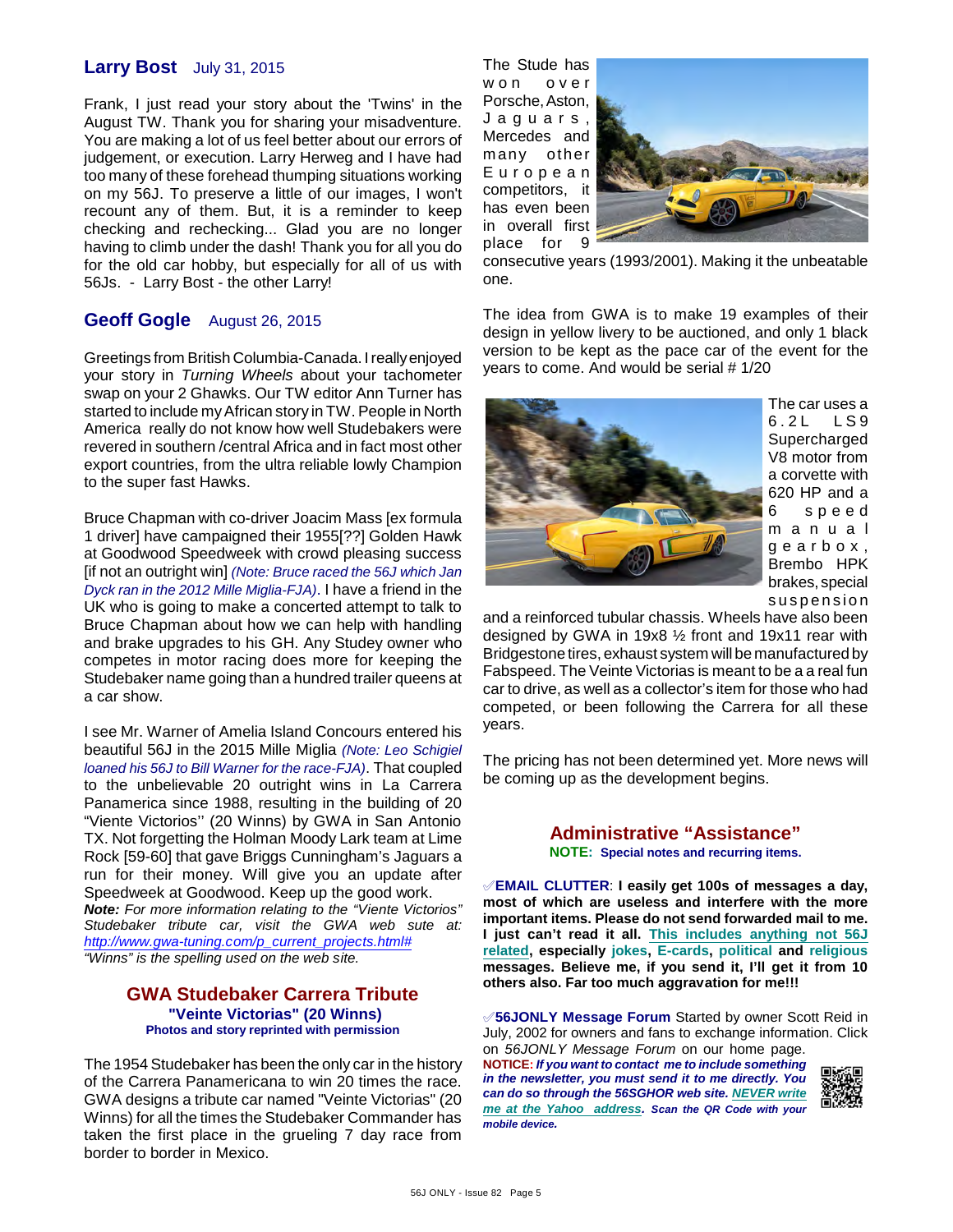°**56J ONLY, Electronic Version** of the newsletter is in color, and undamaged in transit. If you would like to receive it electronically, *and save me a buck*, let me know and send me your Email address. I will send you a notice when the latest version is posted on the web site. You can read it, download it, and/or print it at your leisure. If you are not able to view it on the web site, let me know and I'll send it as an attachment. Anyone with an Email address on file with me, will automatically receive the newsletter electronically. **Let me know if you prefer to receive it by mail**. The mangling, ripping, and stains are free.

## *Wheel Estate*

**Our infrequent printing schedule means ads may be a year old. Please let me know if a transaction has been completed. All prices are subject to change. ALWAYS check with the person or vendor for the latest pricing, shipping, and availability. Cars**

**For sale:** 1956 Golden Hawk. Black color. Everything except interior done. All interior original pieces included. Chrome straightened. Metal springs for front and back seats. Garaged. Jeanette Masten 417-766-6592 (08-2015)

**For sale:**1956 Golden Hawk in restorable condition plus all the premium quality NOS parts (collected over a 20 year period), plus specialty parts to restore it to concourse quality. Entertaining offers between \$20k and \$30k. Contact Bo Markham at 352-528-3304 or [bomarkham@embarqmail.com](mailto:bomarkham@embarqmail.com) (04-09-15)

**For sale:** 1956 Golden Hawk for Sale.352" Packard V8, automatic transmission, PS, PB, radio, Green/White, damaged front fender and cracked passenger door window, Serial 6800570, \$8000.00. George Vranich 724-866-7087. (10-2014)

**For sale:** 1956 Golden Hawk. Gold in the center & White on

the roof and lower body. Priced reduced to \$14,000, I could provide the full set of photos to anyone interested or you can see them on the 56J web site. Elaine Kordyban 6413 Wager Dr Rome NY 13440 phone 315-339-4847 email [ekordyban@yahoo.com](mailto:ekordyban@yahoo.com) (09-2014)



For sale: 1956 Golden Hawk painted General Motors gold and Studebaker white. automatic with 51930 miles. new windshield, tires ,exhaust system with chrome extensions. Wheel covers are not original but look great. Car is in Iowa.

No RUST \$32,000. Wilma Hummel 712-



568-3315 [wilmers@hickorytech.net](mailto:wilmers@hickorytech.net) (09-2014)

#### **Other**

**For sale**--- left side rear fin for a 56J. In decent shape-- needs some repair, but a solid piece. \$100.00 plus 30.00 shipping. [Jim@tracksidephoto.com](mailto:Jim@tracksidephoto.com) 805 578-3470 09-2015

**For sale:** 56J Parts: New!: Mechanical Brake Light Switch \$12, Hawk Hydrovac mounting Brackets \$75/set, Hawk under dash tissue dispenser mounting bracket \$30,Upper & Lower Radiator Hoses \$25/ea, Fan & PS Belts\$10/ea, S/S "Check-Mark" mounting brackets \$15/pr,Speedometer Cable \$60, Ultra Front Seal \$20, PilotBearing \$25, Brake Wheel Cylinders \$35/ea, 160 degThermostat \$10, Inner Fin mouldings (C-Chromew/mounting clips) \$95/pr, Sparkplug Wire Bracket RubberGrommets \$2/ea 56J Tune-up parts: Premium qualitysolid core custom 56J & Packard engine spark plug wire sets. Please specify wire bracket type- early finger-type orlater grommet-type, and single or dual carburetors. Cost is \$66 + \$13 shipping. Points \$6, Rotor \$10, Condenser\$7, Dist. Cap brass contacts\$15, Spark Plugs \$20 (set of 8),Carburetor repair kits \$40.

Sample of NOS parts available: Fenders (inquire); Rear motor mounts \$65;R. Hood Hinge\$40; Dip Stick, Tie Rod Ends, 1956-58 Hawk RF window regulators: LF \$150 RF \$100;Ultra tail shaft seal \$20; Packard Exhaust gasket set/\$25;56 Hawk trunk lock housing \$85; 56 Hawk front fender spears \$85ea/\$165pr; 56 Hawk Inst lite sw \$35,Climatizer sw \$35; 56-64 Hawk RF fender ext \$35; 12Volt Sparton Low tone horn \$85, Front hood safety catch kit for double locking safety \$75 Rebuilt parts: 56J Starters \$225 & 56J Generators \$175 (\$75 core); Rebuilt water Pumps \$95 (your core appreciated), Rebuilt Fuel Pumps \$95 (\$75 core charge); Hood latches \$75,Revulcanized front motor mounts \$220/pr (exchange)

**Used Parts**: Lots of used 56J trim, switches, gauges, sheet metal, etc. Please Inquire.

New Radio Dial Glass for 1956-57 Studebaker Delco radios, including 56J's. Accurate reproduction dial glass, just like original, \$25 + \$4 shipping.

Rebuilt Packard water pumps for sale \$95, plus \$11.00 for shipping, (your core is appreciated).

Tachometers & Tachometer Sending Units: I can repair most of these. I also rebuild sending unit to tachometer interconnect cables.

Transmission Puke kit-II: Stop fluid from belching out of dip stick tube on start up. \$5 ppd.

**Brent Hagen, 6220 SE 55th Ave., Portland, OR 97206-6800.** Email [ghawk352@effectnet.com](mailto:ghawk352@effectnet.com) Ph 971-219-9687. www.1956goldenhawk.com/hagen (05-2015)

**For sale:** PerTronix #1382 and PerTronix II #91382 Ignitor for Autolite IBJ-4001C & E distributors.

Matt Rosa Ponderosa Mustang, 850-857-1084 [FORD6566@aol.com](mailto:FORD6566@aol.com) [www.PonderosaMustang.com](http://www.PonderosaMustang.com) **Mention "Golden Hawk Newsletter"** (04-2015)

**For sale:** Large stock of Studebaker parts, 1934 - 1966, plus locating services. Hours by appointment. Call anytime, especially early evenings and weekends. Over 40 years Studebaker parts experience, Joliet Studebaker Service, Robert Kapteyn (Sr.), 112 Bissel Street, Joliet IL 60432, 815-722-7262, Email: studebaker@mac.com (04-2015)

**Adhesive Vinyl Inserts,** for AC 2799 wheel cover. Enough for 4 hubcaps, with spare inserts. \$27.50 includes directions & shipping in continental U.S. Right Impression, 319 S Chestnut St, Kimball, NE 69145, Phone or



Fax: 308-235-3386 [rimpres@earthlink.net](mailto:rimpres@earthlink.net) (04-2015)

**For sale:** Reproduction Fuel Tank Sending Units from KM Lifestyle, 12 Jacques Street Worcester, MA, 01603. Call (508)792-9500 Monday - Friday 9AM - 5PM (EST) for latest prices or visit their web site at: http://www.mykmlifestyle.com/ (04-2015)



**For sale:** 1956 Hawk Taillight Lenses #1312681 reproduction, excellent quality.1540137 Wiper Switch Reproduction. 1540135 Headlamp switch reproduction. Other parts also at http://www.StudebakerParts.com Chuck Collins, 2410 W. Freeway Ln., Phoenix AZ 85021 602-995-5311, chuck@studebakerparts.com (04-2015)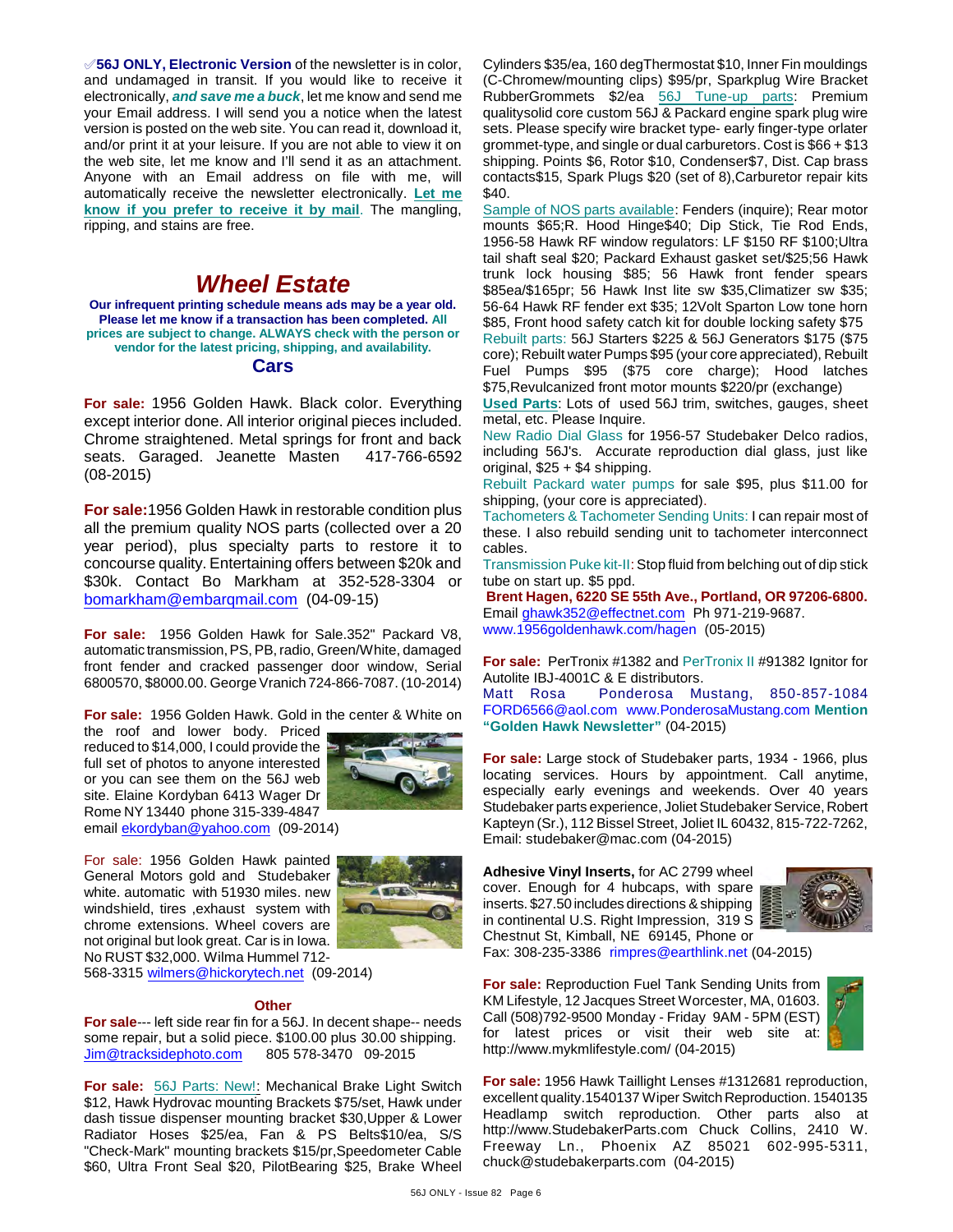**For sale:** Packard V8 engines built to your specifications. I have a completely rebuilt 352"• long block in stock for \$3995. Can build custom 374"• to Jet Streak specifications. NOS Packard V8 hydraulic valve lifters made by Johnson, a major OEM supplier \$10.00 each. Cam Retainer Plate and Spacer - The factory engineers redesigned the oiling system to ameliorate the lifter clatter problems. The second-design cam retainer plate and spacer has been remanufactured in A2 tool steel and is now available. Don't rebuild your Packard V8 without it. - \$75. Oldsmobile V8 Oil Pump Conversion Kit - \$210, Oldsmobile V8 Standard Duty Oil Pump and Pickup -\$100, Oldsmobile V8 High Volume Oil Pump and Pickup - \$150. Re-Manufactured Packard Oil Pump – Vacuum Pump replaced by a 1/2"• cast iron bottom plate and triple the bearing area - \$350 and exchange of your pump. Neoprene Rear Main Seal - \$25. Reinforced Front Balance Damper and Neoprene Seal - \$100 and exchange of your damper. I have any and all new and used parts for your Packard V8. PM me [PackardV8@comcast.net](mailto:PackardV8@comcast.net) with questions or requests. For orders, send cashier's check, money order or PayPal to Jack Vines, 3227 E. 28th Avenue, Spokane, WA 99223 **Packard V8 Limited**. (01-2015)

**For sale:** 1956 Sky Hawk and Golden Hawk headliner trim bows. One set consisting of 3 pieces with ends tapered. \$89.95 per set (free shipping). Myron McDonald, 417-678-4466 or cell 417-229-2603 (01-2013)

**Recast Steering Wheel PN 1540647,** white, 17" just like the original. Contact us for price. Shrock Body Shop, 3999 Tyrone Pike, Coalport PA 16627. (01-2013) [www.shrockbrothers.com/steering\\_wheels.html](http://www.shrockbrothers.com/steering_wheels.html)



**Air conditioning** for 1955-56 V-8 Packard engine in whichever car it is in. You will need the third pulley and bolt for the crankshaft to drive the compressor. Modern, dependable, serviceable equipment starts with the Sanden compressor, 100-AMP alternator to keep

your battery charged, and the electric cooling fan. **AC pulley and bolt** \$300.00, **Bracket Kit** for alternator & compressor including offset oil fill tube and all hardware, NAPA numbers for belts, etc. \$350.. Includes shipping and handling. **ALSO**

**Ultra400 Automatic Transmission Conversion** for your 1956 Golden Hawk to a TH400. Enjoy the difference and confidence. No puking overflow. More power to the wheels. Jack Nordstrom, 4975 IH-35 South, New Braunfels TX 78132, Tel 800-775-7077. (01-2013)



**For sale:** AC-2754 Exhaust extension. Originally available on 1956 Hawks and station wagons. Chrome finish. Dresses up tailpipe and prevents gasses from marring car finish. ea. 1-104 Oil Filter Decal. 1-083 Valve Cover Decal (2 required). For prices, shipping fees, and availability, Studebaker International, 97 North 150 West, Greenfield IN 46140-8562, 317-462-3124, FAX 317-462-8891, Website: www.studebaker-intl.com Email: jim@studebaker-intl.com (01-2013)

**For sale:** Many used 56 J Parts, Hawk doors and rear quarters, Packard V-8s, 3spd overdrive setups, Power steering pumps. Call for needs. Many Studebaker Parts Available. K Body Window Flipper Restoration, Stainless steel straightening, polishing. Very Good 56 Golden Hawk Hood. Dwayne Jacobson, 2620 Lake View Dr, Junction City, WI 54443. Phone 715-572-7292 email- [studebaker56j@mac.com](mailto:studebaker56j@mac.com) (11-2011)

## **56J Club Items**

*All Proceeds Help Maintain the Register Some Items are free to view or download on our web site or can also be ordered on-line*

**Flash Drive Collection** Parts Catalogs, Authenticity Guide, Accessories Manual, Owners Manual, Shop Manual, Overdrive Manual, Production Orders, and Newsletters on one convenient device. (Not available at this time, but I'm working on it!)



\$38.00

**1956 Studebaker Golden Hawk Parts Catalog.** 320 pages. Includes specifications, part numbers, illustrations, indexes, utility items, and accessory codes, and a list of service bulletins (add \$25.00 foreign S/H).

**1956 Studebaker Golden Hawk Authenticity Guide.** Documents most of the quirks with 30 color photos and all decals shown. Divided into sections covering the engine, exterior, interior, trunk, paint and accessories (add \$16.00 foreign S/H)



**DVD and CD Items** PDF format, viewable with Adobe® Acrobat® Reader (included).



**1956 Studebaker Passenger Car Manuals on DVD. (Not for TV DVD player)** Contains the files that are on all three CDs plus the 1955-58 Chassis Parts Manual, 1953-58 Body Parts Manual, 1956-57 Shop Manual, and the 1958 Shop Manual Supplement **\$20.00**

**1956 Golden Hawk Restorers Guide on DVD** Contains a video version of the Authenticity Guide with many new items discussed. **\$20.00 1956 Studebaker GH Manuals on CD** Parts Catalog, Authenticity Guide, Owners Manual, Accessories Catalog, and Warner Overdrive Manual. **\$11.00 56J ONLY Newsletters on CD** Contains all the back issues of 56J Only in .PDF format. **\$11.00 1956 Studebaker GH Production Orders CD** All 4073 Production Orders for 1956 Golden Hawks, produced directly from our data base. **\$11.00 Copy of the Original Production Order** for your car. Directly from microfilm, Send serial number. **\$12.00 Decals-Tags-Oil Filler Cap**, blue/buff  $$3.00$ **Oil Bath**, yellow/black  $$ 4.00$ **Seat Belt**, red/black/white (need 2) ea. \$ 3.00 **Generator Field Terminal Tag, red**  $$ 1.50$ 

#### *Make Checks Payable to Frank Ambrogio.*

**Tachometer Sending Unit Tag, red**  $$3.00$ 

**Free Owners Roster** send Email or SASE (Registered owners only)



*Scan the QR Code with your mobile device to go to our web site.*